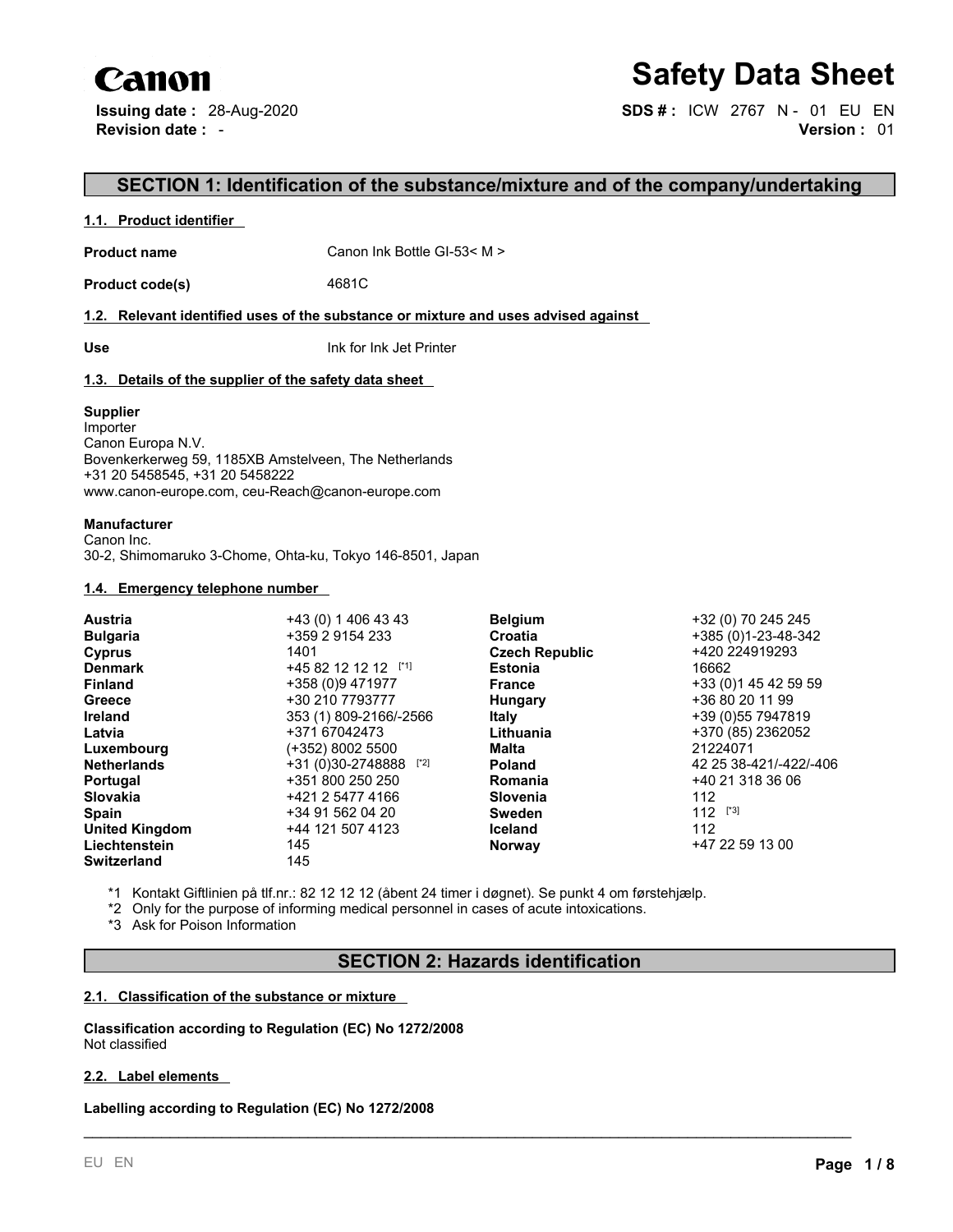**Hazard pictograms** Not required

**Signal word** Not required

**Hazard statements** Not required

**Precautionary statements** Not required

#### **Other information**

Contains 1,2-benzisothiazol-3(2H)-one. May produce an allergic reaction. Contains less than 30% of components with unknown hazards to the aquatic environment.

#### **2.3. Other hazards**

None

# **SECTION 3: Composition/information on ingredients**

 $\mathcal{L}_\mathcal{L} = \mathcal{L}_\mathcal{L} = \mathcal{L}_\mathcal{L} = \mathcal{L}_\mathcal{L} = \mathcal{L}_\mathcal{L} = \mathcal{L}_\mathcal{L} = \mathcal{L}_\mathcal{L} = \mathcal{L}_\mathcal{L} = \mathcal{L}_\mathcal{L} = \mathcal{L}_\mathcal{L} = \mathcal{L}_\mathcal{L} = \mathcal{L}_\mathcal{L} = \mathcal{L}_\mathcal{L} = \mathcal{L}_\mathcal{L} = \mathcal{L}_\mathcal{L} = \mathcal{L}_\mathcal{L} = \mathcal{L}_\mathcal{L}$ 

## **3.2. Mixtures**

| <b>Chemical name</b> | <b>CAS-No</b> | <b>EC-No</b> | <b>REACH registration</b><br>number | Weight %  | <b>Classification (Reg.</b><br>1272/2008)                      | Note to other<br>hazards |
|----------------------|---------------|--------------|-------------------------------------|-----------|----------------------------------------------------------------|--------------------------|
| Glvcerin             | 56-81-5       | 200-289-5    | None                                | $5 - 10$  | <b>N</b> one                                                   |                          |
| Glycol               | <b>CBI</b>    | <b>CBI</b>   | <b>CBI</b>                          | $5 - 10$  | Eye Irrit. $2$ (H319)                                          |                          |
| Urea compound        | CBI.          | <b>CBI</b>   | <b>CBI</b>                          | $1 - 5$   | Eye Irrit. $2$ (H319)<br>STOT RE 2 (thyroid<br>$q$ and) (H373) |                          |
| Pyridine Azo dye     | <b>CBI</b>    | <b>CBI</b>   | CBI                                 | $1 - 5$   | Aquatic Chronic 2<br>(H411)                                    |                          |
| Water                | 7732-18-5     | 231-791-2    | None                                | $60 - 80$ | <b>N</b> one                                                   |                          |

Full texts of Hazard statement(s) are listed in SECTION 16

Note to other hazards : The following substance(s) is (are) marked with (1), (2) and/or (3)

- (1) Substance for which EU Occupational Exposure Limit(s) is (are) established (See SECTION 8)

- (2) PBT substance or vPvB substance under Regulation (EC) No 1907/2006

- (3) Substance listed in Candidate List of SVHC for Authorisation under Regulation (EC) No 1907/2006

In case a safety data sheet supplied under (EC) No 1907/2006 Article 31-3 is necessary, please contact us.

# **SECTION 4: First aid measures**

## **4.1. Description of first aid measures**

| <b>Inhalation</b>                                                                                        | Move to fresh air. Get medical attention immediately if symptoms occur.                                     |  |  |
|----------------------------------------------------------------------------------------------------------|-------------------------------------------------------------------------------------------------------------|--|--|
| Ingestion                                                                                                | Rinse mouth. Drink 1 or 2 glasses of water. Get medical attention immediately.                              |  |  |
| <b>Skin contact</b>                                                                                      | Wash off immediately with soap and plenty of water. Get medical attention immediately if<br>symptoms occur. |  |  |
| Eye contact<br>Flush with plenty of water. Get medical attention immediately if symptoms occur.          |                                                                                                             |  |  |
| 4.2. Most important symptoms and effects, both acute and delayed                                         |                                                                                                             |  |  |
| None under normal use. Symptoms of overexposure are dizziness, headache, tiredness,<br><b>Inhalation</b> |                                                                                                             |  |  |

\_\_\_\_\_\_\_\_\_\_\_\_\_\_\_\_\_\_\_\_\_\_\_\_\_\_\_\_\_\_\_\_\_\_\_\_\_\_\_\_\_\_\_\_\_\_\_\_\_\_\_\_\_\_\_\_\_\_\_\_\_\_\_\_\_\_\_\_\_\_\_\_\_\_\_\_\_\_\_\_\_\_\_\_\_\_\_\_\_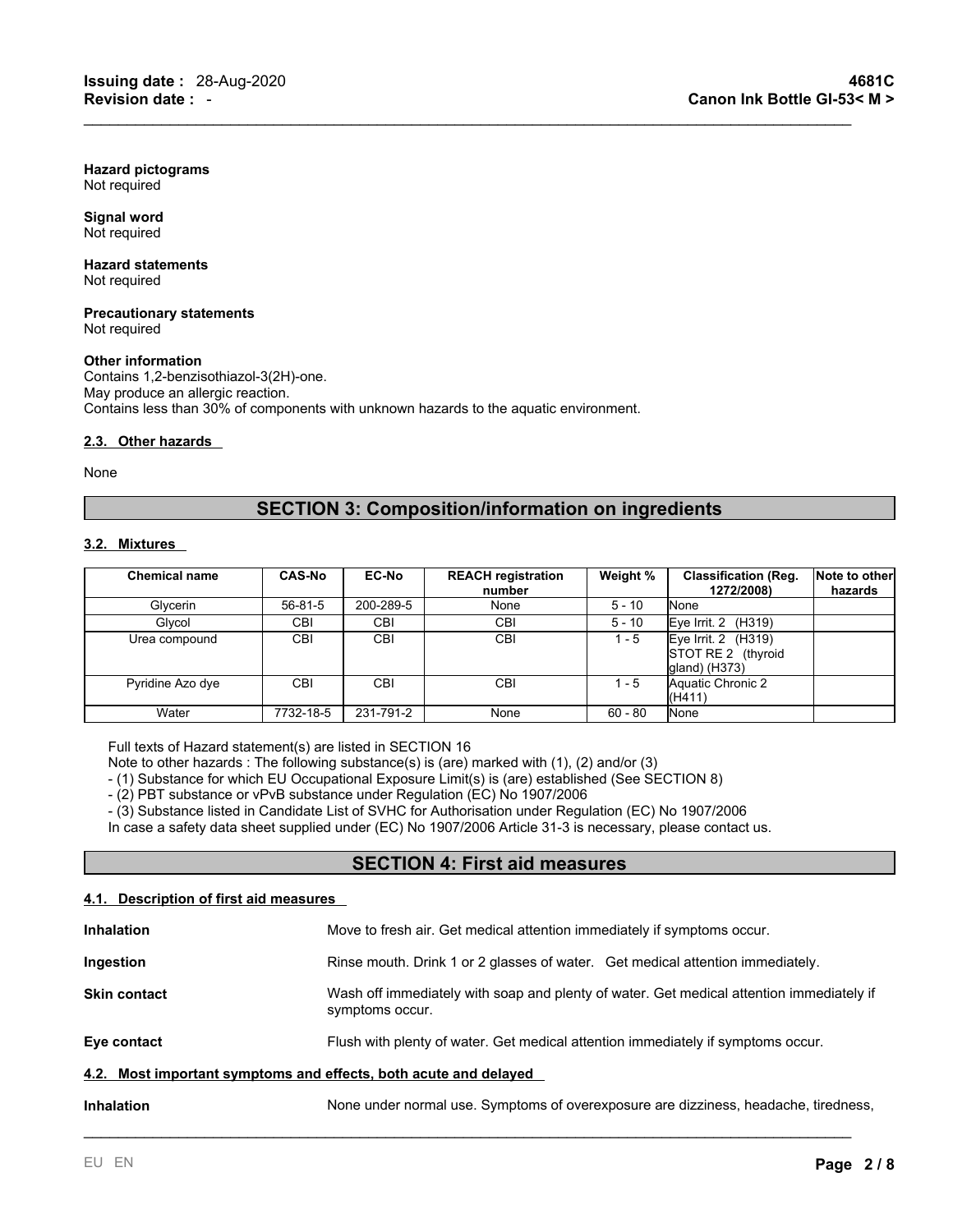|                        | nausea, unconsciousness, cessation of breathing.                                                          |
|------------------------|-----------------------------------------------------------------------------------------------------------|
| <b>Ingestion</b>       | None under normal use. Ingestion may cause gastrointestinal irritation, nausea, vomiting<br>and diarrhea. |
| <b>Skin contact</b>    | None under normal use.                                                                                    |
| Eye contact            | None under normal use. May cause slight irritation.                                                       |
| <b>Chronic effects</b> | None under normal use.                                                                                    |

 $\mathcal{L}_\mathcal{L} = \mathcal{L}_\mathcal{L} = \mathcal{L}_\mathcal{L} = \mathcal{L}_\mathcal{L} = \mathcal{L}_\mathcal{L} = \mathcal{L}_\mathcal{L} = \mathcal{L}_\mathcal{L} = \mathcal{L}_\mathcal{L} = \mathcal{L}_\mathcal{L} = \mathcal{L}_\mathcal{L} = \mathcal{L}_\mathcal{L} = \mathcal{L}_\mathcal{L} = \mathcal{L}_\mathcal{L} = \mathcal{L}_\mathcal{L} = \mathcal{L}_\mathcal{L} = \mathcal{L}_\mathcal{L} = \mathcal{L}_\mathcal{L}$ 

#### **4.3. Indication of any immediate medical attention and special treatment needed**

None

# **SECTION 5: Firefighting measures**

## **5.1. Extinguishing media**

#### **Suitable extinguishing media**

Use CO<sub>2</sub>, water, dry chemical, or foam.

**Unsuitable extinguishing media** None

## **5.2. Special hazards arising from the substance or mixture**

**Special hazard** None

**Hazardous combustion products** Carbon dioxide (CO <sup>2</sup>), Carbon monoxide (CO)

#### **5.3. Advice for firefighters**

# **Special protective equipment for firefighters**

None

# **SECTION 6: Accidental release measures**

# **6.1. Personal precautions, protective equipment and emergency procedures**

Avoid contact with skin, eyes and clothing.

#### **6.2. Environmental precautions**

Keep out of waterways.

# **6.3. Methods and material for containment and cleaning up**

Wipe up with adsorbent material (e.g. cloth, fleece).

#### **6.4. Reference to other sections**

None

# **SECTION 7: Handling and storage**

\_\_\_\_\_\_\_\_\_\_\_\_\_\_\_\_\_\_\_\_\_\_\_\_\_\_\_\_\_\_\_\_\_\_\_\_\_\_\_\_\_\_\_\_\_\_\_\_\_\_\_\_\_\_\_\_\_\_\_\_\_\_\_\_\_\_\_\_\_\_\_\_\_\_\_\_\_\_\_\_\_\_\_\_\_\_\_\_\_

# **7.1. Precautions for safe handling**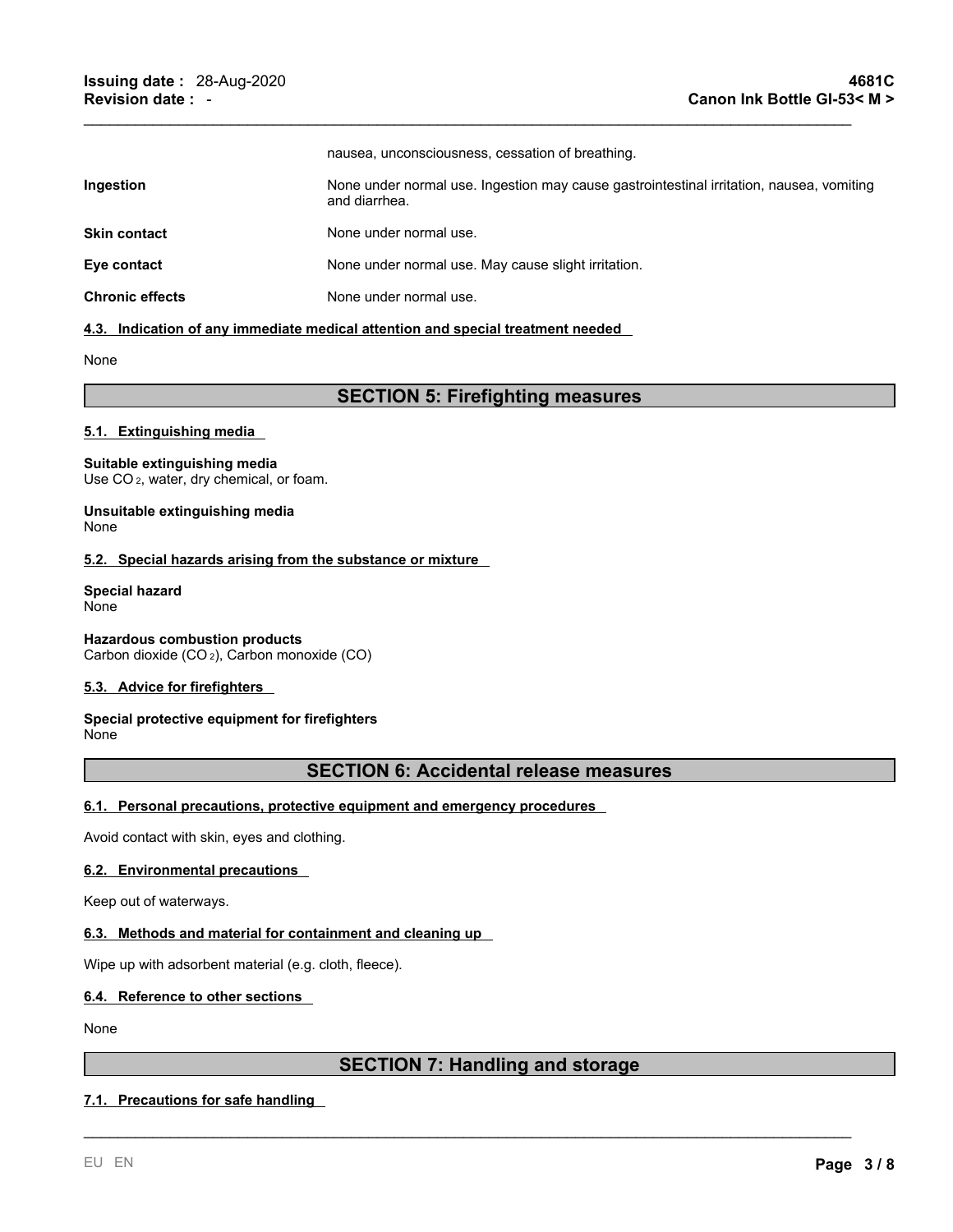Avoid contact with skin, eyes and clothing. Clean contaminated surface thoroughly. Use with adequate ventilation.

#### **7.2. Conditions for safe storage, including any incompatibilities**

Keep in a dry, cool and well-ventilated place. Keep out of the reach of children. Keep away from direct sunlight. Keep away from heat and sources of ignition. Store upright and ensure that the cap of the bottle is tightly closed in order to avoid leakage or spillage of the ink.

 $\mathcal{L}_\mathcal{L} = \mathcal{L}_\mathcal{L} = \mathcal{L}_\mathcal{L} = \mathcal{L}_\mathcal{L} = \mathcal{L}_\mathcal{L} = \mathcal{L}_\mathcal{L} = \mathcal{L}_\mathcal{L} = \mathcal{L}_\mathcal{L} = \mathcal{L}_\mathcal{L} = \mathcal{L}_\mathcal{L} = \mathcal{L}_\mathcal{L} = \mathcal{L}_\mathcal{L} = \mathcal{L}_\mathcal{L} = \mathcal{L}_\mathcal{L} = \mathcal{L}_\mathcal{L} = \mathcal{L}_\mathcal{L} = \mathcal{L}_\mathcal{L}$ 

#### **7.3. Specific end uses**

Ink for Ink Jet Printer. Obtain special instructions before use.

# **SECTION 8: Exposure controls/personal protection**

#### **8.1. Control parameters**

#### **Exposure limits**

| <b>Chemical name</b> | <b>EU OEL</b>                                             | <b>Austria</b>                | <b>Belgium</b>           | <b>Bulgaria</b>                                                                             | <b>Cyprus</b>                                                                                                                                                  |
|----------------------|-----------------------------------------------------------|-------------------------------|--------------------------|---------------------------------------------------------------------------------------------|----------------------------------------------------------------------------------------------------------------------------------------------------------------|
| Glycerin<br>56-81-5  | None                                                      | None                          | TWA: $10 \text{ mg/m}^3$ | None                                                                                        | None                                                                                                                                                           |
| <b>Chemical name</b> | <b>Czech Republic</b>                                     | <b>Denmark</b>                | <b>Finland</b>           | <b>France</b>                                                                               | Germany                                                                                                                                                        |
| Glycerin<br>56-81-5  | TWA: $10 \text{ mg/m}^3$<br>Ceiling: 15 mg/m <sup>3</sup> | None                          | TWA: $20 \text{ mg/m}^3$ | TWA: $10 \text{ mg/m}^3$                                                                    | TRGS TWA: 200<br>$mq/m3$ inhalable<br>fraction<br>DFG TWA: 200 mg/m <sup>3</sup><br>inhalable fraction<br>Ceiling / Peak: 400<br>$mq/m3$ inhalable<br>fraction |
| <b>Chemical name</b> | Greece                                                    | <b>Hungary</b>                | Ireland                  | <b>Italy</b>                                                                                | <b>Netherlands</b>                                                                                                                                             |
| Glycerin<br>56-81-5  | TWA: $10 \text{ mg/m}^3$                                  | None                          | None                     | None                                                                                        | None                                                                                                                                                           |
| <b>Chemical name</b> | <b>Poland</b>                                             | Portugal                      | <b>Romania</b>           | <b>Slovakia</b>                                                                             | Spain                                                                                                                                                          |
| Glycerin<br>56-81-5  | TWA: $10 \text{ mg/m}^3$<br>inhalable fraction            | TWA: $10 \text{ mg/m}^3$ mist | None                     | TWA: $11 \text{ mg/m}^3$                                                                    | TWA: 10 mg/m <sup>3</sup> mist                                                                                                                                 |
| <b>Chemical name</b> | Sweden                                                    | <b>United Kingdom</b>         | <b>Norway</b>            | <b>Switzerland</b>                                                                          | Turkey                                                                                                                                                         |
| Glycerin<br>56-81-5  | None                                                      | TWA: $10 \text{ mg/m}^3$ mist | None                     | TWA: $50 \text{ mg/m}^3$<br>inhalable dust<br>STEL: 100 mg/m <sup>3</sup><br>inhalable dust | None                                                                                                                                                           |

#### **8.2. Exposure controls**

**Appropriate engineering controls** None under normal use conditions.

**Individual protection measures, such as personal protective equipment**

| Eye/face protection           | Not required under normal use. |
|-------------------------------|--------------------------------|
| <b>Skin protection</b>        | Not required under normal use. |
| <b>Respiratory protection</b> | Not required under normal use. |
| <b>Thermal hazards</b>        | Not applicable                 |

<sup>ed</sup> under normal use. **d** under normal use. **Respirator protection** use.

# **SECTION 9: Physical and chemical properties**

#### **9.1. Information on basic physical and chemical properties**

**Appearance Magenta ; Liquid Contract Contract Contract Contract Contract Contract Contract Contract Contract Contract Contract Contract Contract Contract Contract Contract Contract Contract Contract Contract Contract Co Odor** Slight odor **Odor threshold** No data available No data available **pH** 7 - 9

\_\_\_\_\_\_\_\_\_\_\_\_\_\_\_\_\_\_\_\_\_\_\_\_\_\_\_\_\_\_\_\_\_\_\_\_\_\_\_\_\_\_\_\_\_\_\_\_\_\_\_\_\_\_\_\_\_\_\_\_\_\_\_\_\_\_\_\_\_\_\_\_\_\_\_\_\_\_\_\_\_\_\_\_\_\_\_\_\_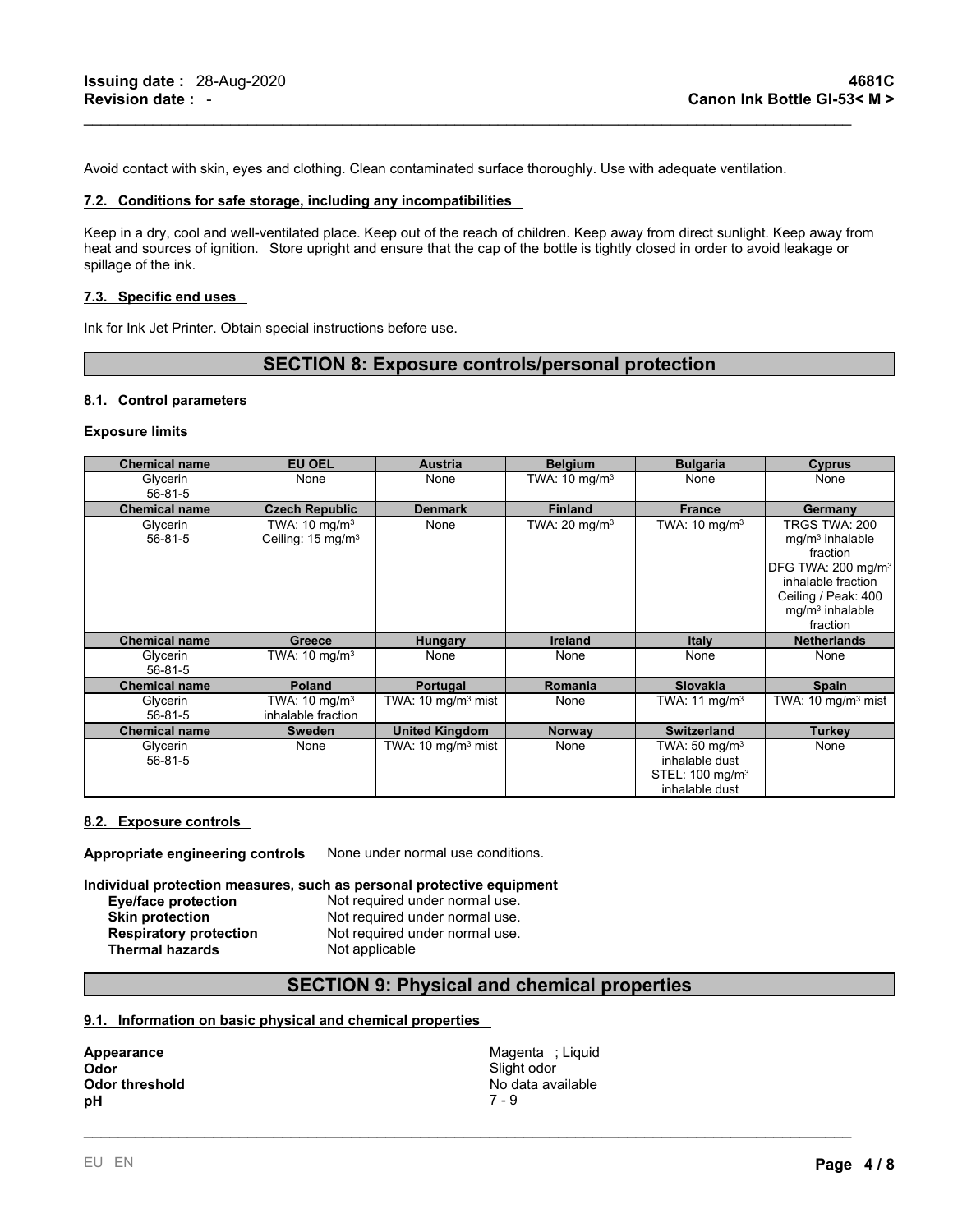**Revision date :** - **Canon Ink Bottle GI-53< M >**

**Evaporation rate rate**  $\overline{a}$  **rate**  $\overline{b}$  **No data available Flammability** (solid, gas) Not applicable **Flammability limits in air Upper flammability limit** None; estimated **Lower flammability limit**<br> **Example 20 or pressure**<br> **No data available Vapor pressure<br>Vapor density Relative density** 1.0 - 1.1 **Solubility(ies)** Water; miscible **Partition coefficient: n-octanol/water** No data available<br> **Auto-ignition temperature** (°C) **Nonetianal State Auto-ignition temperature** (°C) **Explosive properties** None; estimated **Oxidizing properties** None; estimated **Melting/freezing point (°C)**<br> **Boiling point/range (°C)**<br> **Boiling point/range (°C) Boiling point/range (°C)**<br>Flash point (°C) **Auto-ignition temperature (°C)** None; estimated **Decomposition temperature** (°C) **Viscosity** (mPa s) 1 - 5

**Flash point (°C)**> 93.0°C (Tag. Closed Cup.); estimated

**No data available** 

 $\mathcal{L}_\mathcal{L} = \mathcal{L}_\mathcal{L} = \mathcal{L}_\mathcal{L} = \mathcal{L}_\mathcal{L} = \mathcal{L}_\mathcal{L} = \mathcal{L}_\mathcal{L} = \mathcal{L}_\mathcal{L} = \mathcal{L}_\mathcal{L} = \mathcal{L}_\mathcal{L} = \mathcal{L}_\mathcal{L} = \mathcal{L}_\mathcal{L} = \mathcal{L}_\mathcal{L} = \mathcal{L}_\mathcal{L} = \mathcal{L}_\mathcal{L} = \mathcal{L}_\mathcal{L} = \mathcal{L}_\mathcal{L} = \mathcal{L}_\mathcal{L}$ 

#### **9.2. Other information**

No data available

# **SECTION 10: Stability and reactivity**

#### **10.1. Reactivity**

None

#### **10.2. Chemical stability**

**Stable** 

#### **10.3. Possibility of hazardous reactions**

None

### **10.4. Conditions to avoid**

None

#### **10.5. Incompatible materials**

Acids, Bases, Oxidizing agents, Reducing agents.

#### **10.6. Hazardous decomposition products**

Carbon dioxide (CO <sup>2</sup>), Carbon monoxide (CO), and/or Ammonia.

# **SECTION 11: Toxicological information**

#### **11.1. Information on toxicological effects**

| <b>Acute toxicity</b>             | No data available                                                                 |
|-----------------------------------|-----------------------------------------------------------------------------------|
| <b>Skin corrosion/irritation</b>  | Not classified based on the classification criteria under UN GHS (OECD Guideline) |
| Serious eye damage/eye irritation | Not classified based on the classification criteria under UN GHS (OECD Guideline) |
| <b>Sensitization</b>              | Not classified based on the classification criteria under UN GHS (OECD Guideline) |
|                                   |                                                                                   |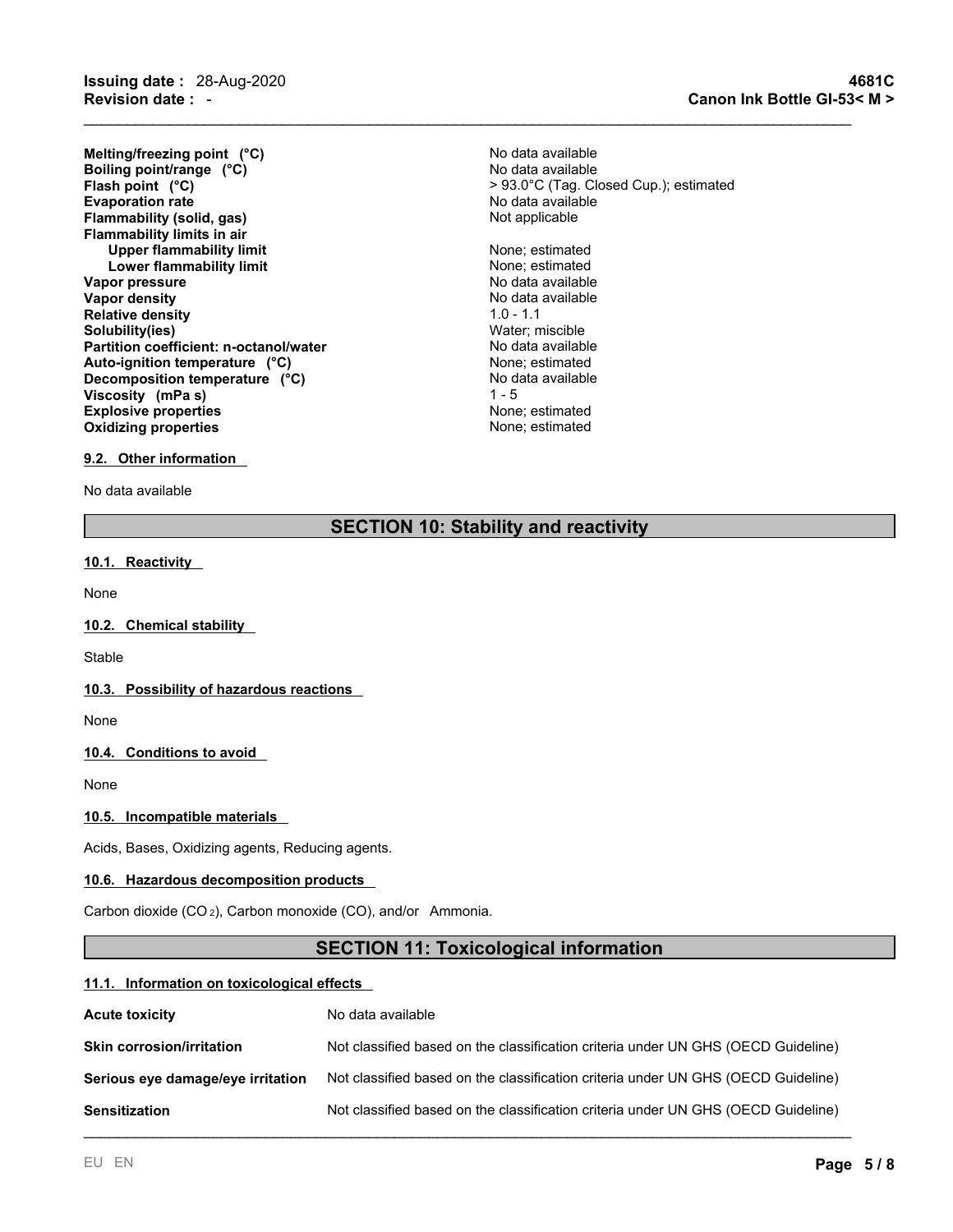| Germ cell mutagenicity          | Ames test: Negative |
|---------------------------------|---------------------|
| Carcinogenicity                 | No data available   |
| <b>Reproductive toxicity</b>    | No data available   |
| <b>STOT - single exposure</b>   | No data available   |
| <b>STOT - repeated exposure</b> | No data available   |
| <b>Aspiration hazard</b>        | No data available   |
| <b>Other information</b>        | No data available   |

# **SECTION 12: Ecological information**

 $\mathcal{L}_\mathcal{L} = \mathcal{L}_\mathcal{L} = \mathcal{L}_\mathcal{L} = \mathcal{L}_\mathcal{L} = \mathcal{L}_\mathcal{L} = \mathcal{L}_\mathcal{L} = \mathcal{L}_\mathcal{L} = \mathcal{L}_\mathcal{L} = \mathcal{L}_\mathcal{L} = \mathcal{L}_\mathcal{L} = \mathcal{L}_\mathcal{L} = \mathcal{L}_\mathcal{L} = \mathcal{L}_\mathcal{L} = \mathcal{L}_\mathcal{L} = \mathcal{L}_\mathcal{L} = \mathcal{L}_\mathcal{L} = \mathcal{L}_\mathcal{L}$ 

#### **12.1. Toxicity**

**Ecotoxicity effects** No data available

# **12.2. Persistence and degradability**

No data available

## **12.3. Bioaccumulative potential**

No data available

## **12.4. Mobility in soil**

No data available

## **12.5. Results of PBT and vPvB assessment**

This preparation contains no substance considered to be persistent, bioaccumulating nor toxic (PBT). This preparation contains no substance considered to be very persistent nor very bioaccumulating (vPvB).

#### **12.6. Other adverse effects**

No data available

# **SECTION 13: Disposal considerations**

### **13.1. Waste treatment methods**

Dispose of in accordance with local regulations.

# **SECTION 14: Transport information**

\_\_\_\_\_\_\_\_\_\_\_\_\_\_\_\_\_\_\_\_\_\_\_\_\_\_\_\_\_\_\_\_\_\_\_\_\_\_\_\_\_\_\_\_\_\_\_\_\_\_\_\_\_\_\_\_\_\_\_\_\_\_\_\_\_\_\_\_\_\_\_\_\_\_\_\_\_\_\_\_\_\_\_\_\_\_\_\_\_

14.1. **UN** number None

**14.2. UN proper shipping name** None

**14.3. Transport hazard class** None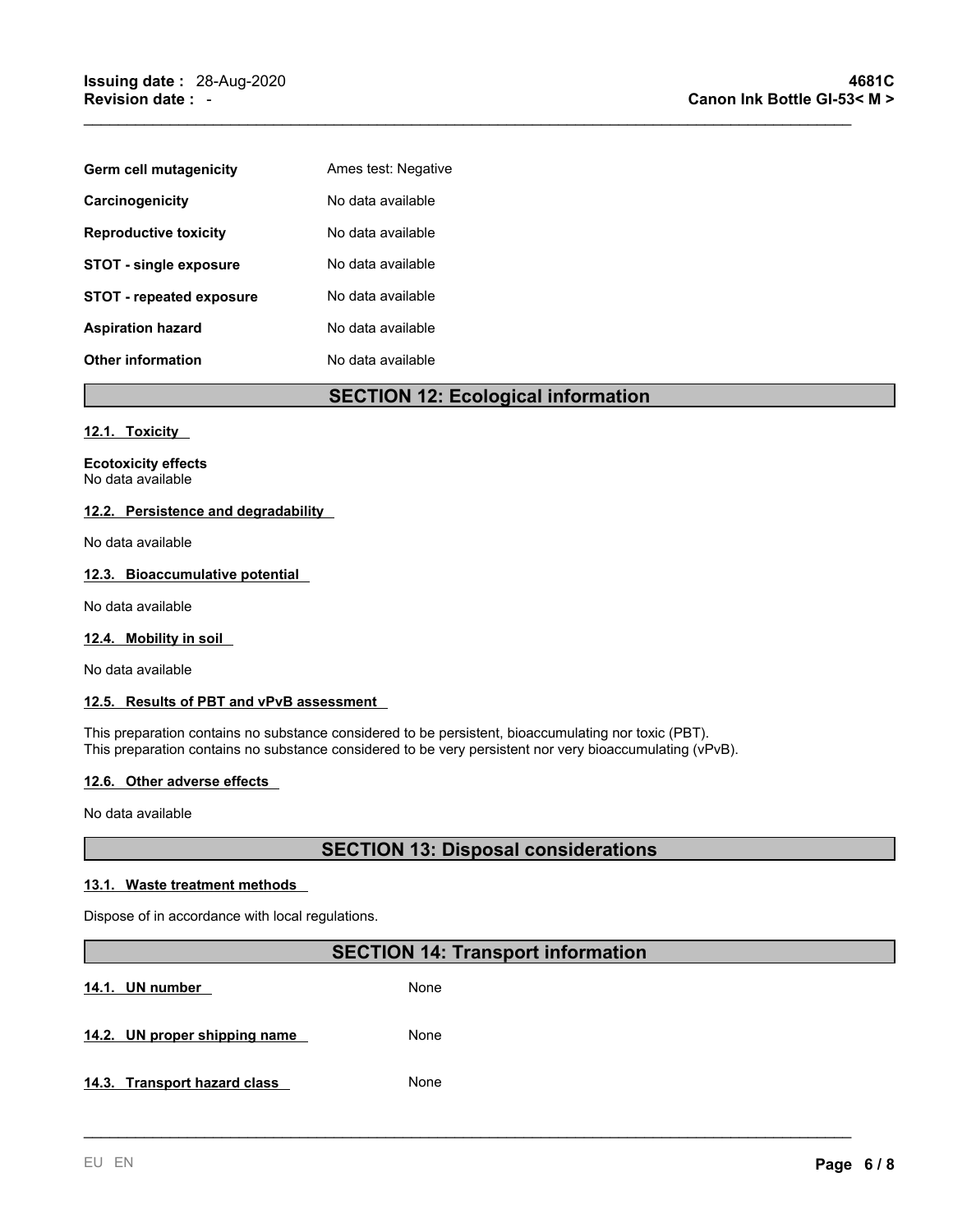**14.4. Packing group** None

**14.5. Environmental hazards** Not classified as environmentally hazardous under UN Model Regulations and marine pollutant under IMDG Code.

**14.6. Special precautions for users** IATA: Not regulated

**14.7. Transport in bulk according to Annex II of** Not applicable **MARPOL and the IBC Code**

# **SECTION 15: Regulatory information**

 $\mathcal{L}_\mathcal{L} = \mathcal{L}_\mathcal{L} = \mathcal{L}_\mathcal{L} = \mathcal{L}_\mathcal{L} = \mathcal{L}_\mathcal{L} = \mathcal{L}_\mathcal{L} = \mathcal{L}_\mathcal{L} = \mathcal{L}_\mathcal{L} = \mathcal{L}_\mathcal{L} = \mathcal{L}_\mathcal{L} = \mathcal{L}_\mathcal{L} = \mathcal{L}_\mathcal{L} = \mathcal{L}_\mathcal{L} = \mathcal{L}_\mathcal{L} = \mathcal{L}_\mathcal{L} = \mathcal{L}_\mathcal{L} = \mathcal{L}_\mathcal{L}$ 

**15.1. Safety, health and environmental regulations/legislation specific for the substance or mixture**

| (EC) No 1907/2006 Authorisation | Not regulated |
|---------------------------------|---------------|
| (EC) No 1907/2006 Restriction   | Not regulated |
| (EC) No 1005/2009               | Not regulated |
| (EU) 2019/1021                  | Not regulated |
| (EU) No 649/2012                | Not regulated |
| <b>Other information</b>        | None          |

**15.2. Chemical safety assessment**

None

# **SECTION 16: Other information**

#### **Full text of H-statements referred to underSECTION 2 and 3**

H319 - Causes serious eye irritation

H373 - May cause damage to organs through prolonged or repeated exposure

H411 - Toxic to aquatic life with long lasting effects

#### **Key literature references and sources for data**

- World Health Organization International Agency for Research on Cancer, IARC Monographs on the Evaluation on the Carcinogenic Risk of Chemicals to Humans

- EU Regulation (EC) No 1907/2006, (EC) No 1272/2008, (EC) No 1005/2009, (EU) 2019/1021, (EU) No 649/2012

#### **Key or legend to abbreviations and acronyms used in the safety data sheet**

- PBT: Persistent, Bioaccumulative and Toxic

- vPvB: very Persistent and very Bioaccumulative

- SVHC: Substances of Very High Concern

- EU OEL: Occupational exposure limits at Union level under Directive 2004/37/EC, 98/24/EC, 91/322/EEC, 2000/39/EC, 2006/15/EC, 2009/161/EU, (EU) 2017/164 and (EU) 2019/1831.

\_\_\_\_\_\_\_\_\_\_\_\_\_\_\_\_\_\_\_\_\_\_\_\_\_\_\_\_\_\_\_\_\_\_\_\_\_\_\_\_\_\_\_\_\_\_\_\_\_\_\_\_\_\_\_\_\_\_\_\_\_\_\_\_\_\_\_\_\_\_\_\_\_\_\_\_\_\_\_\_\_\_\_\_\_\_\_\_\_

- TWA: Time Weighted Average
- STEL: Short Term Exposure Limit
- GHS: Globally Harmonized System of Classification and Labelling of Chemicals
- IARC: International Agency for Research on Cancer
- IATA: International Air Transport Association
- CBI: Confidential Business Information

| <b>Issuing date:</b>   | 28-Aug-2020              |
|------------------------|--------------------------|
| <b>Revision date :</b> | $\overline{\phantom{a}}$ |

**Revision note** None

**This product falls under (EC) No 1907/2006 Article 31-3.**